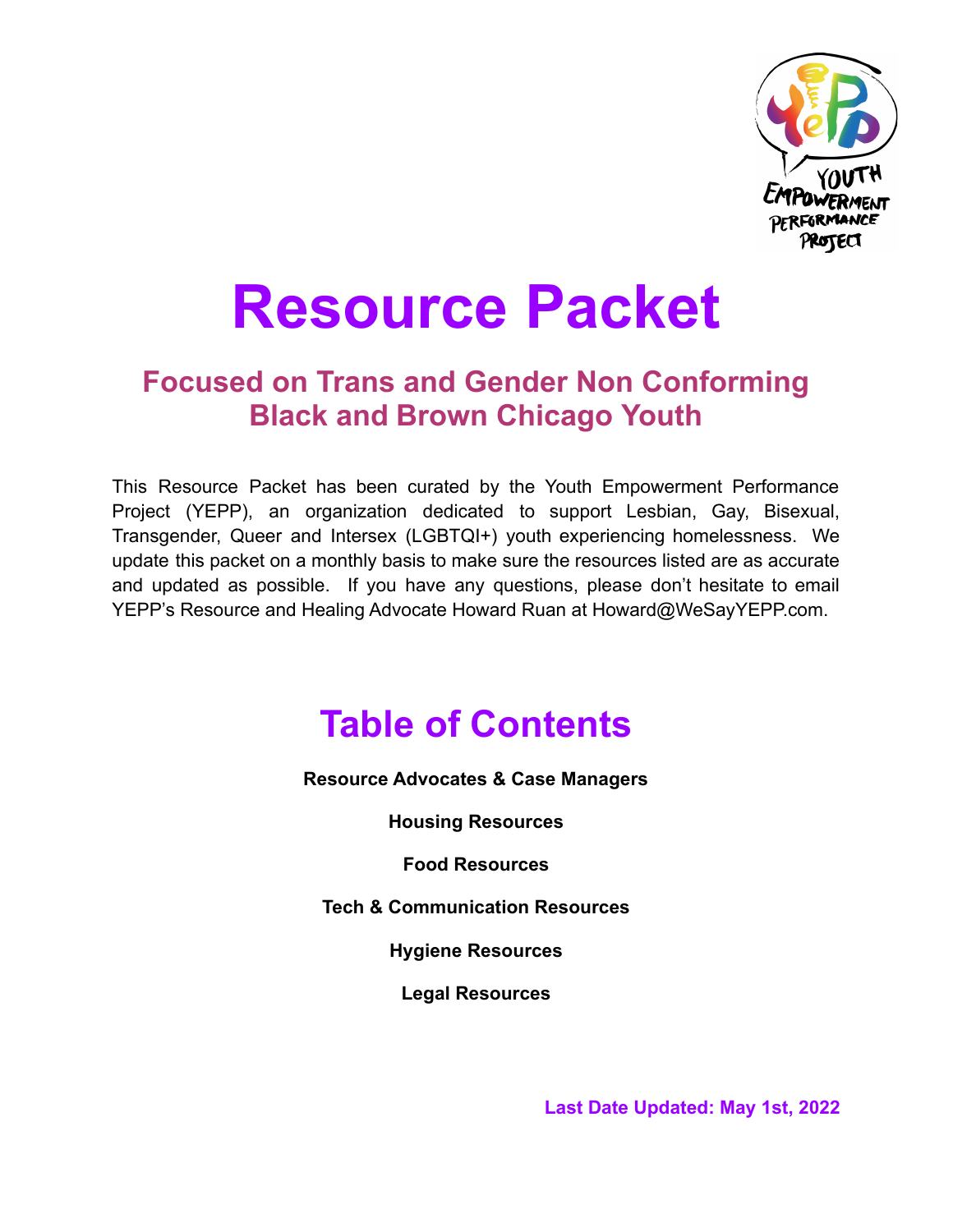### **Resource Advocates & Case Managers**

The following list of resource advocates and/or case managers can provide support with applying, navigating and/or activating different kinds of resources such as: housing, education, rental assistance, obtaining vital records, employment, legal support, health services, etc.

**1. Broadway Youth Center (BYC)**

**Julio Flores, Resource Advocate Manager** Phone: 773-388-1600 x7920 Email: [juliof@howardbrown.org](mailto:juliof@howardbrown.org) *Contact if you need housing referrals and general resource navigation.*

**2. The Night Ministry (TNM)**

**Candace Musick, Youth Development Specialist** Phone: 773-506-3611 Email: [candace@thenightministry.org](mailto:candace@thenightministry.org)

*Contact if you need referrals for governmental, legal, and vital record needs.*

### **3. Center on Halsted (CoH)**

**Alton Dueks, Youth Program Case Manager** Phone: 773.472.6469 x459 Email: [adueks@centeronhalsted.org](mailto:adueks@centeronhalsted.org) *Contact if you need general resource advocacy.*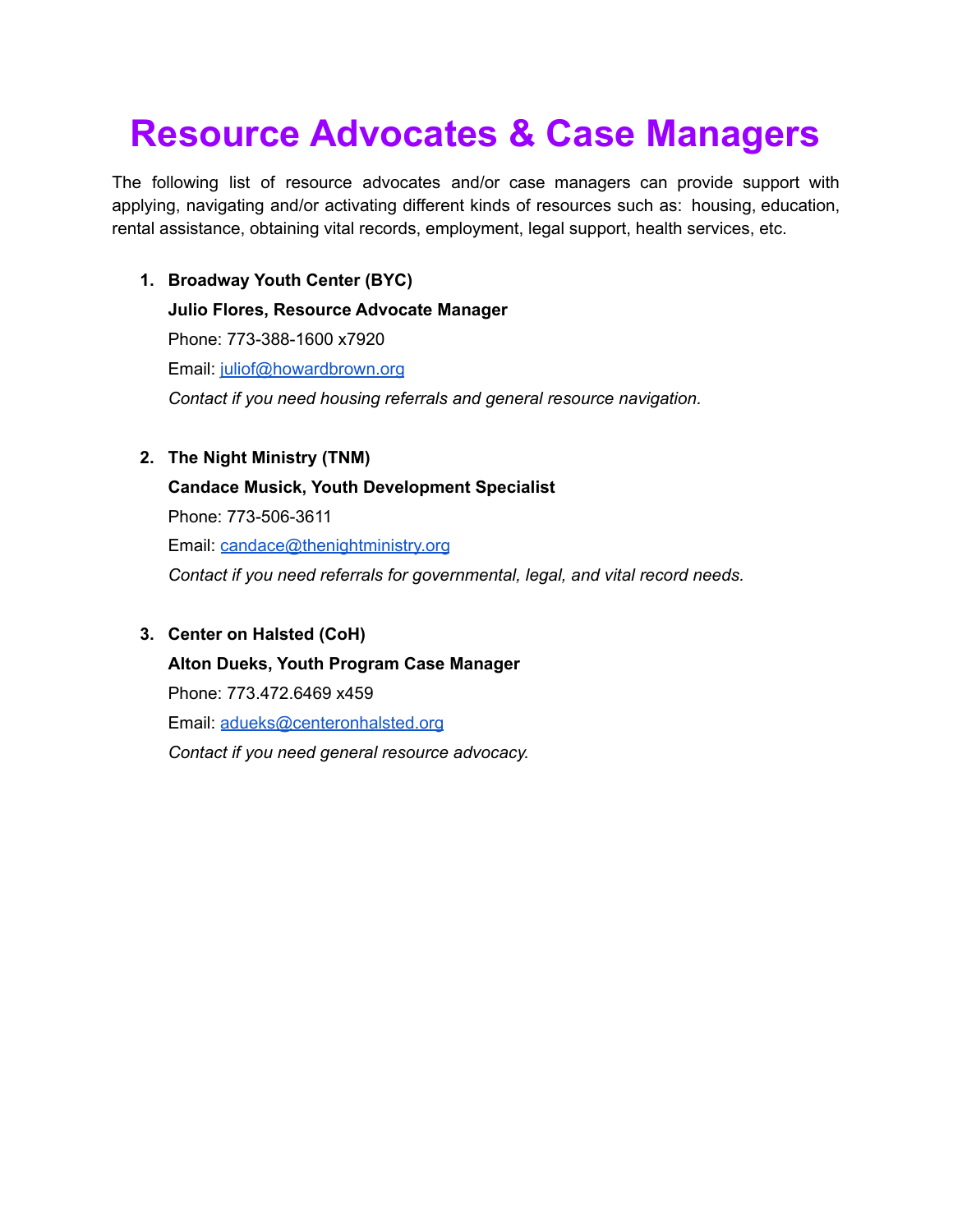## **Housing Resources**

### **Emergency Resources**

### **1. City of Chicago Homelessness Prevention Call Center**

Services: Call 311 or 312-744-5000 and ask for Short-Term Help. Hours are Monday through Thursday 8:30am-4:30pm. Staff will assess eligibility for financial assistance and other community resources.

### **2. StreetLight Chicago**

### Website: <https://www.streetlightchicago.org/>

StreetLight Chicago provides information on shelters, health clinics, emergency beds, mental health services, and more. The website is made for young adults in Chicago between the ages of 16 and 24 living with unstable housing. Book a bed at a shelter either through the website or the app.

### **3. La Casa Norte / Casa Corazon**

Contact: 773-276-4900, [info@lacasanorte.org](mailto:info@lacasanorte.org); Deja Davis 773-276-4900 x221 or [deja@lacasanorte.org](mailto:deja@lacasanorte.org)

Services: Emergency shelter for youth ages 18-24, all genders. Beds (out by 8am). Includes case management, laundry, showers, food, bus cards. Please call beforehand to check for their hours and bed availability.

### **4. The Crib (The Night Ministry)**

Location: 1735 N Ashland Ave

Contact: 773-549-4158 (8pm-10am); Streetlight App; 773-506-3122 (Youth Outreach Team)

Services: Emergency shelter for 21 youth ages 18-24, all genders. Includes food, supplies, shower, and laundry. Lottery drawing 8:30pm. If a youth books a bed on Streetlight, they are allowed in at 7pm. Please call beforehand to check for their hours and bed availability.

### **5. A Safe Haven**

Location: 2750 W Roosevelt Rd Contact: 773-435-8440 Services: Emergency shelter for 25 youth ages 18-24, all genders. Includes food, showers. Please call beforehand to check for their hours and bed availability.

### **6. Ujima Village**

Contact: 312-455-0007 or [admin@unityparenting.org](mailto:admin@unityparenting.org) Services: Emergency shelter for 24 youth ages 18-24, all genders. Includes food, showers, CTA passes. Please call beforehand to check for their hours and bed availability.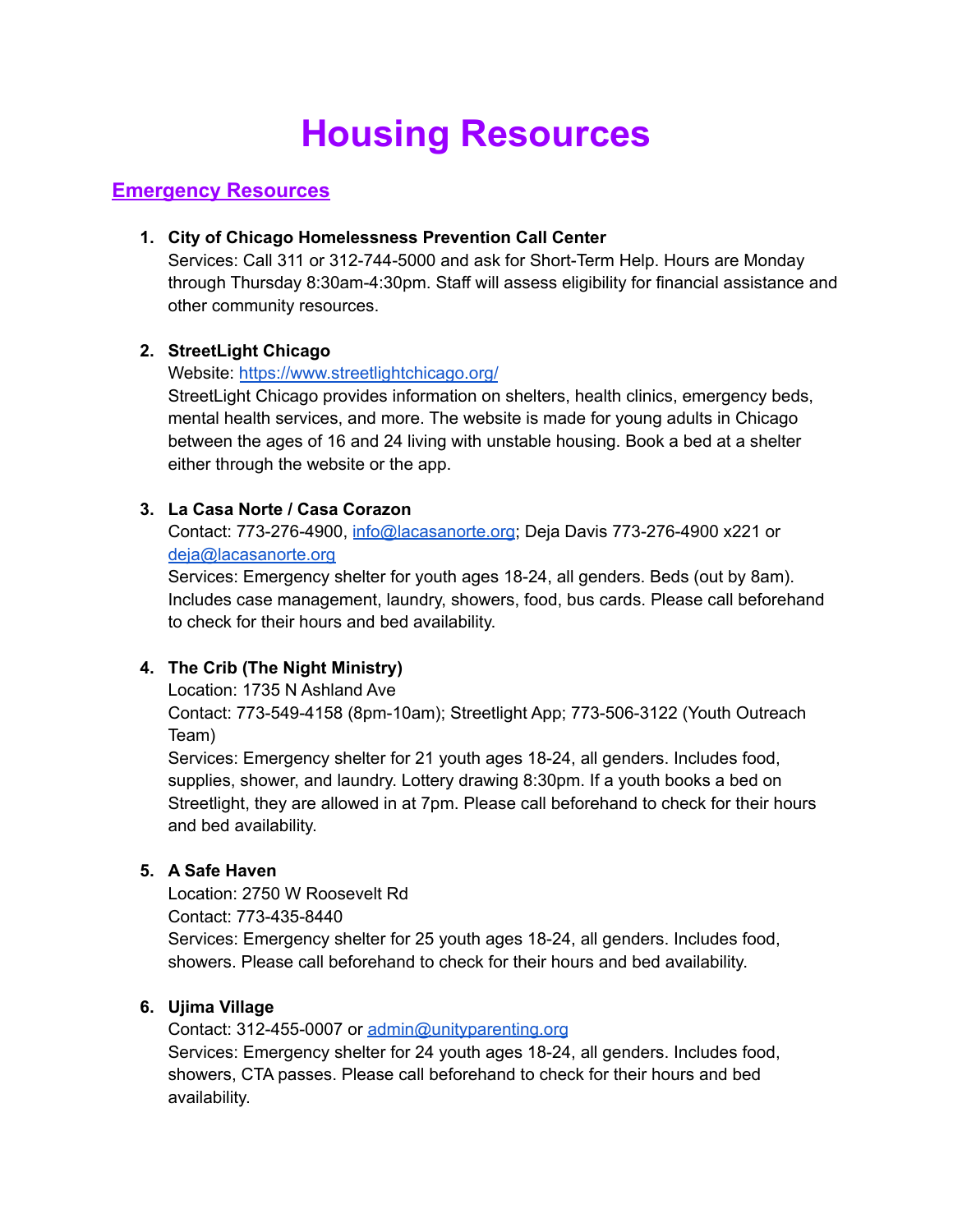### **Domestic Violence Focused Resources**

### **1. City of Chicago Domestic Violence Helpline**

Hotline: 877-863-6338, TTY: 877-863-6339

### **2. Apna Ghar**

Website: <http://www.apnaghar.org/> Crisis Line: 773-334-4663 or 800-717-0757, Text Hotline: 773-899-1041 Email: [help@apnaghar.org](mailto:help@apnaghar.org)

### **3. WINGS Program**

Website: <https://wingsprogram.com/safe-housing/> Hotline: 847-221-5680 Services: Temporary shelter, safety planning, food, clothing, counseling, legal advocacy, assistance with securing orders of protection.

### **4. Connections for Abused Women and their Children**

Website: <https://www.cawc.org/greenhouse/> Hotline: 773-278-4566 Services: Counseling services, safe refuge, safety planning, court advocacy, individual/group counseling, life skills, referrals.

### **5. Family Rescue**

Website: <https://familyrescueinc.org/programs-services/rosenthal-family-lodge-program/> Hotline: 773-375-8400 or 800-360-6619, TTD: 773-375-8774 Services: Crisis intervention, supportive counseling, legal and social service advocacy, life skills education, non-emergency medical assistance, substance use counseling and support, children's programs, referrals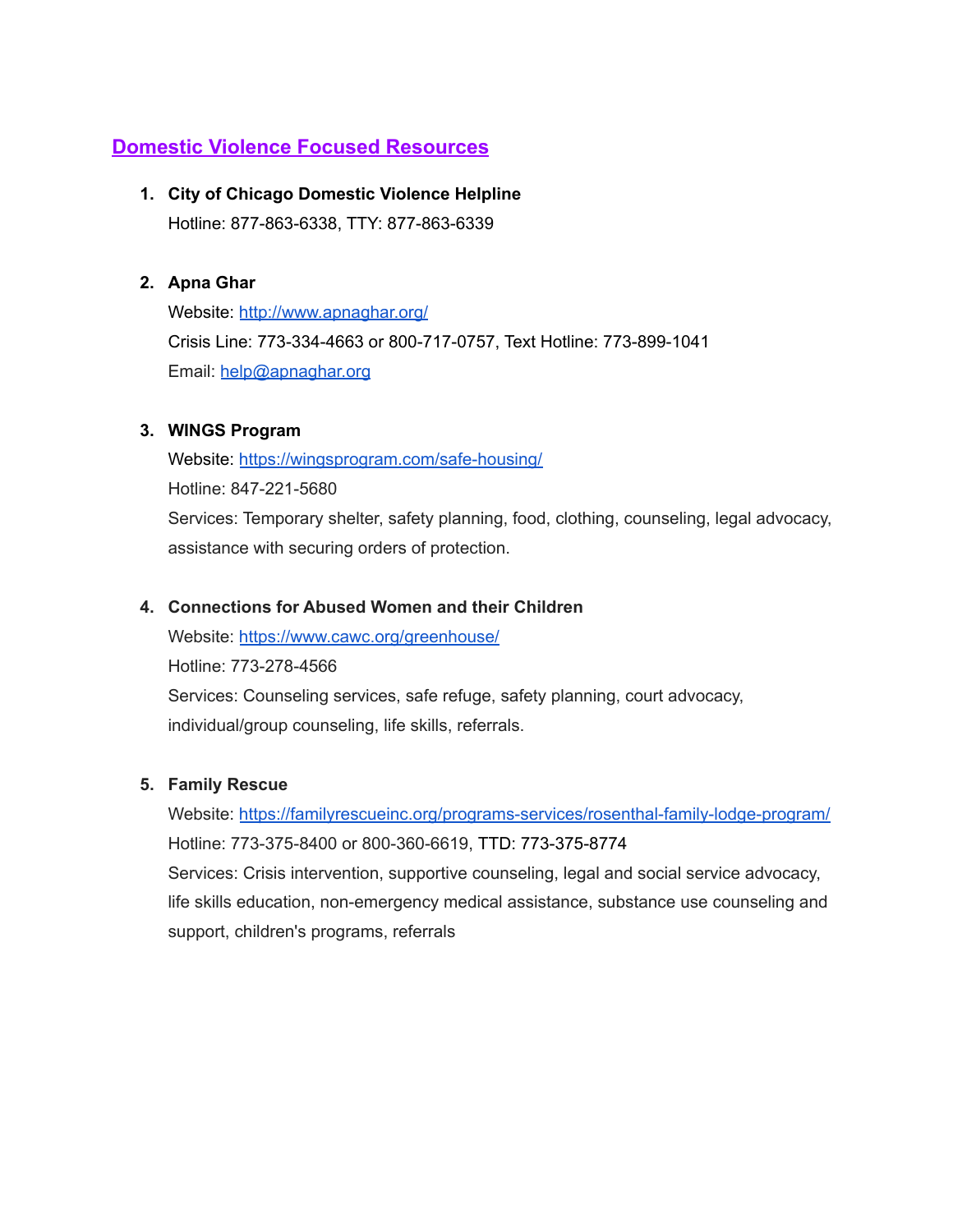### **Rental & Utilities Assistance**

#### **1. Heartland Alliance**

Contact: Jeffrey Klesner, [jklesner@heartlandalliance.org;](mailto:JKlesner@heartlandalliance.org) Cyndie Penrose, [cpenrose@heartlandalliance.org](mailto:cpenrose@heartlandalliance.org)

Website: <https://www.heartlandalliance.org/program/homeless-prevention/>

Services: Rental assistance. Some basic requirements include proof of hardship and employment-related documentation. Please contact the Homeless Prevention team above for more information and next steps.

### **2. Spanish Coalition for Housing**

#### Website: <http://sc4housing.org/emergencyassistance/>

Services: Rental assistance. Some basic requirements include proof of hardship, letter from an employer, ID, and a lease agreement. Please fill out the form linked above and a team member from the organization will contact you.

### **3. Broadway Youth Center (BYC)**

Contact: Julio Flores, [juliof@howardbrown.org](mailto:juliof@howardbrown.org)

Services: BYC supports clients ages 12-24 and supports TGNC clients up to 29. Assistance takes about 10 days to process, but this also depends on how quickly you are able to secure and send required paperwork.

#### **4. AIDS Foundation of Chicago**

Contact: HIV Resource Hub at 1-844-HUB-4040 (1-844-482-4040) Website: <https://www.aidschicago.org/page/our-work/care-services/hiv-resource-hub> Services: Emergency financial assistance (rent and utilities) for people living with HIV or who are HIV-negative and are taking PrEP. They also support with medications, case management, medical care, food, mental health, substance use treatment, phone and internet payments, food assistance, and more.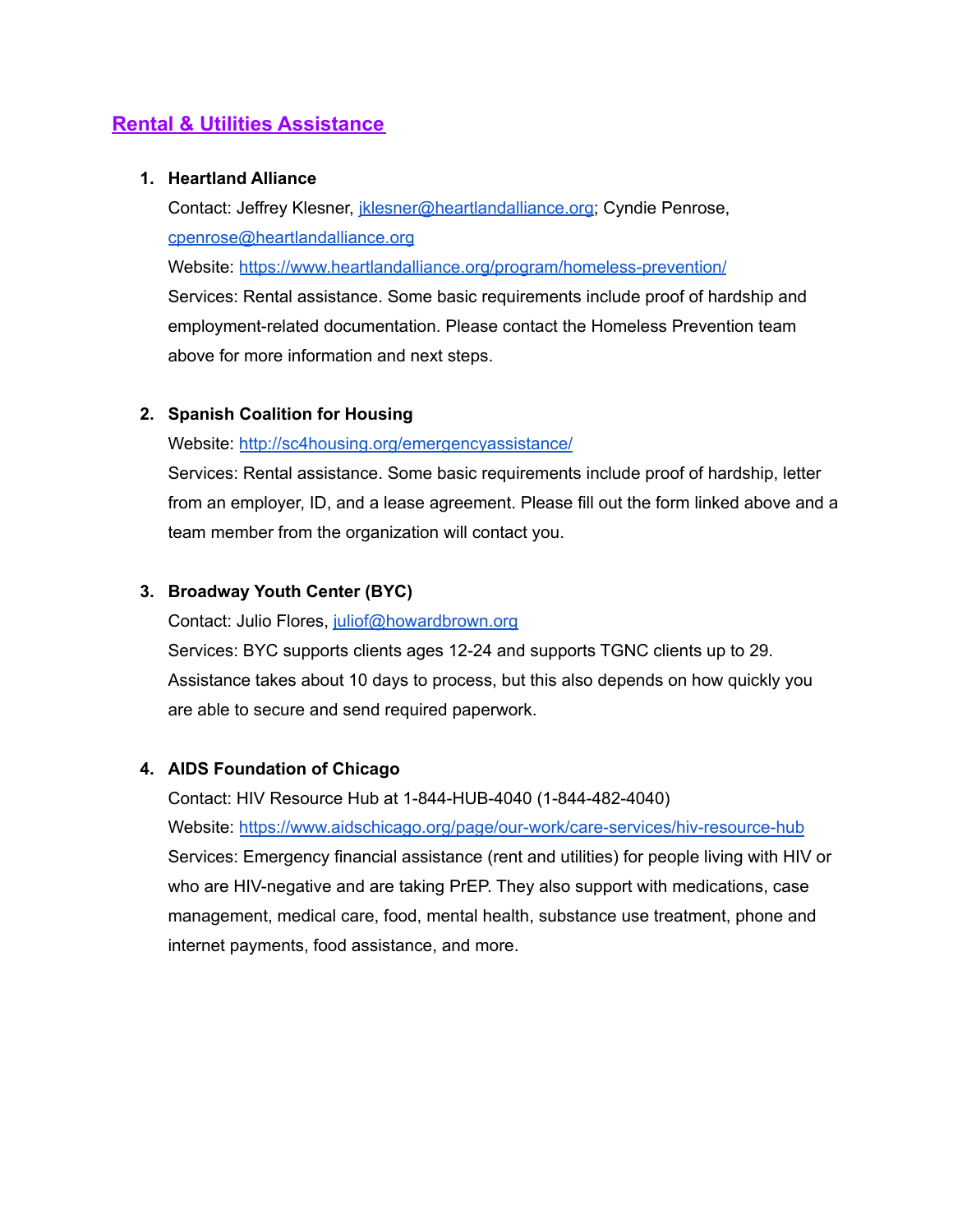### **Food Resources**

#### **1. SNAP Benefits / Link Card**

Website: <https://abe.illinois.gov/abe/access/>

Apply for your SNAP benefits / Link card here. SNAP has eligibility requirements and a waiting period for processing your application, so utilize whatever resources you can find to secure food while you wait to hear back.

### **2. Greater Chicago Food Depository**

Website: <https://www.chicagosfoodbank.org/find-food/> The Greater Chicago Food Depository lets you search for food pantries within specific areas. Contact the pantry before traveling there. Confirm their hours and ask if there are any requirements such as proof of residency in a zip code.

### **3. The Night Ministry Health Outreach Bus & Youth Outreach Van**

Website: <https://www.thenightministry.org>

Contact: 773-784-9000 x7004, 773-506-1322 (Youth Outreach Team) Youth Outreach Van: Belmont & Halsted Thursdays 8:30pm-10pm, for youth 18-24. Health Outreach Bus: See their website for their daily scheduled stops.

### **4. Broadway Youth Center Food Assistance Program**

Website: <https://howardbrown.org/service/broadway-youth-center/> Contact: Cash Mason at [CashM@howardbrown.org,](mailto:CashM@howardbrown.org) Carter Cavazos at [CarterC@howardbrown.org](mailto:CarterC@howardbrown.org)

Reach out to BYC contacts, express need for food, and complete the required paperwork. BYC can support **once a month**.

### **5. Lakeview Pantry**

Website: <https://www.lakeviewpantry.org/get-food/register/> Contact: 773-525-1777

Lakeview Pantry distributes food 6 days a week. You must register as a new client on the website above. You will need to sign an official form saying you meet the government guidelines for income for receiving aid, but Lakeview Pantry does not require proof of income. (Lakeview Pantry also offers Case [Management](https://www.lakeviewpantry.org/social-services/) and Mental [Wellness](https://www.lakeviewpantry.org/mental-wellness-services/) support.)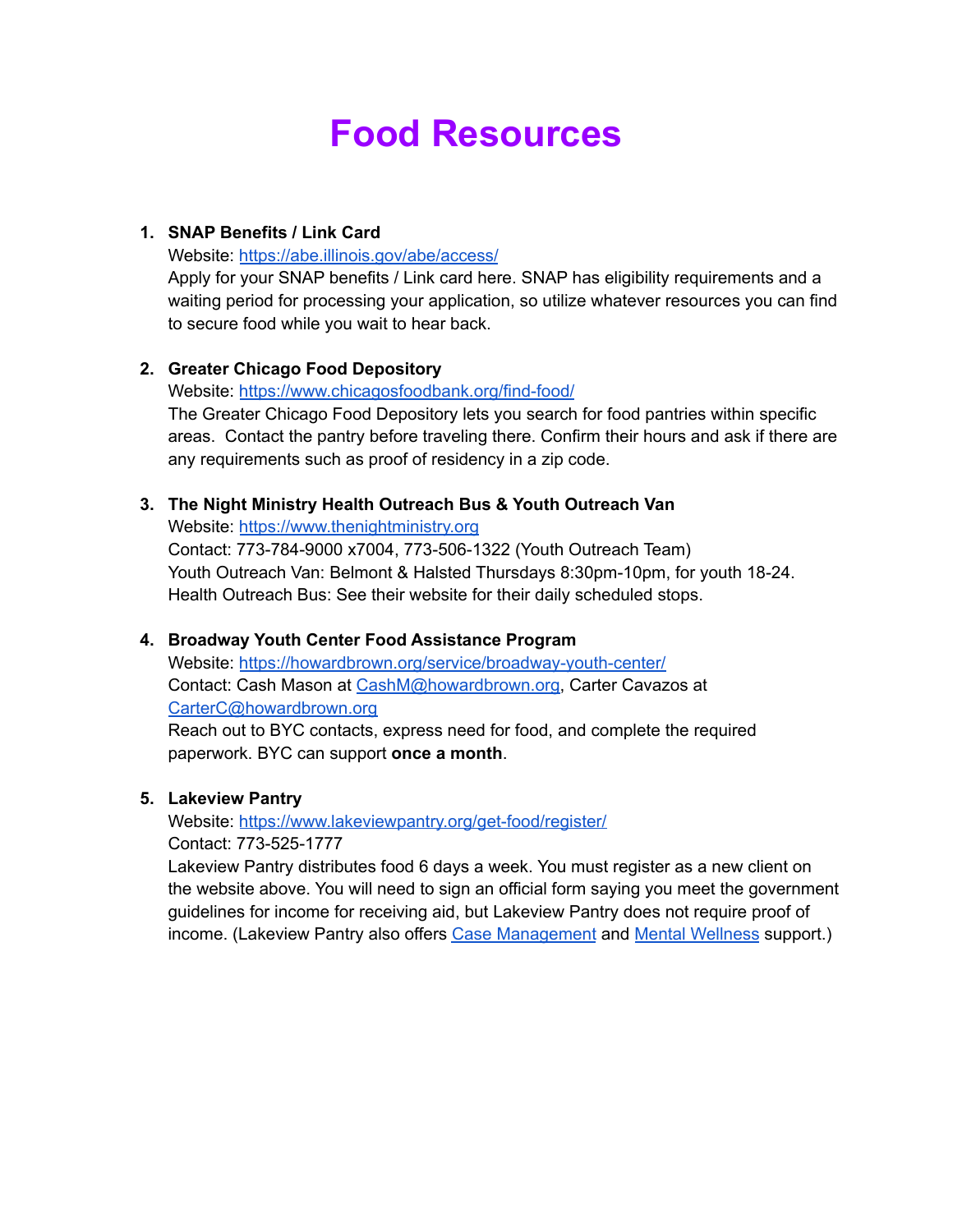### **Tech & Communication Resources**

### **Phone Resources**

### **1. Lifeline (Federal Program)**

Website: <https://www.lifelinesupport.org/how-to-get-lifeline/>

Details: Lifeline lowers the monthly cost of phone and internet by \$9.25. **Lifeline can only be used for either phone or internet, but not both.** You must meet certain eligibility requirements. You must find a provider that offers Lifeline. Find applications and more in the link above. **Please note that many resource advocates and case managers can support you in applying for Lifeline.**

### **2. Broadway Youth Center (BYC)**

Phone: 773-388-1600 x7920

Email: [juliof@howardbrown.org](mailto:juliof@howardbrown.org)

Details: BYC sometimes has phones with **three months of free service** available. After the three months, you will be responsible for the bill. If you are looking for a quick and easy way to access a phone for a short period of time, please reach out to Julio Flores (contact info above) to start the process.

### **Internet Resources**

### **1. National Digital Inclusion Alliance**

Website: <https://www.digitalinclusion.org/free-low-cost-internet-plans/>

Details: NDIA regularly updates their list of Free & Low Cost Internet Plans. Because each provider has a different coverage network, this will require you to do some research on your end to find a free or low-cost plan that works for you. Not every provider has service in Chicago / Illinois. Eligibility requirements include participation in public assistance programs like Medicaid, SNAP, income below federal poverty guidelines, etc. Most plans listed cost about \$10-\$20 per month, with a few offering the first 60 days of service free of charge for new customers. Many do not include installation or modem charges, some include no contracts. **Please note that many resource advocates and case managers can support you in applying for free or low-cost internet.**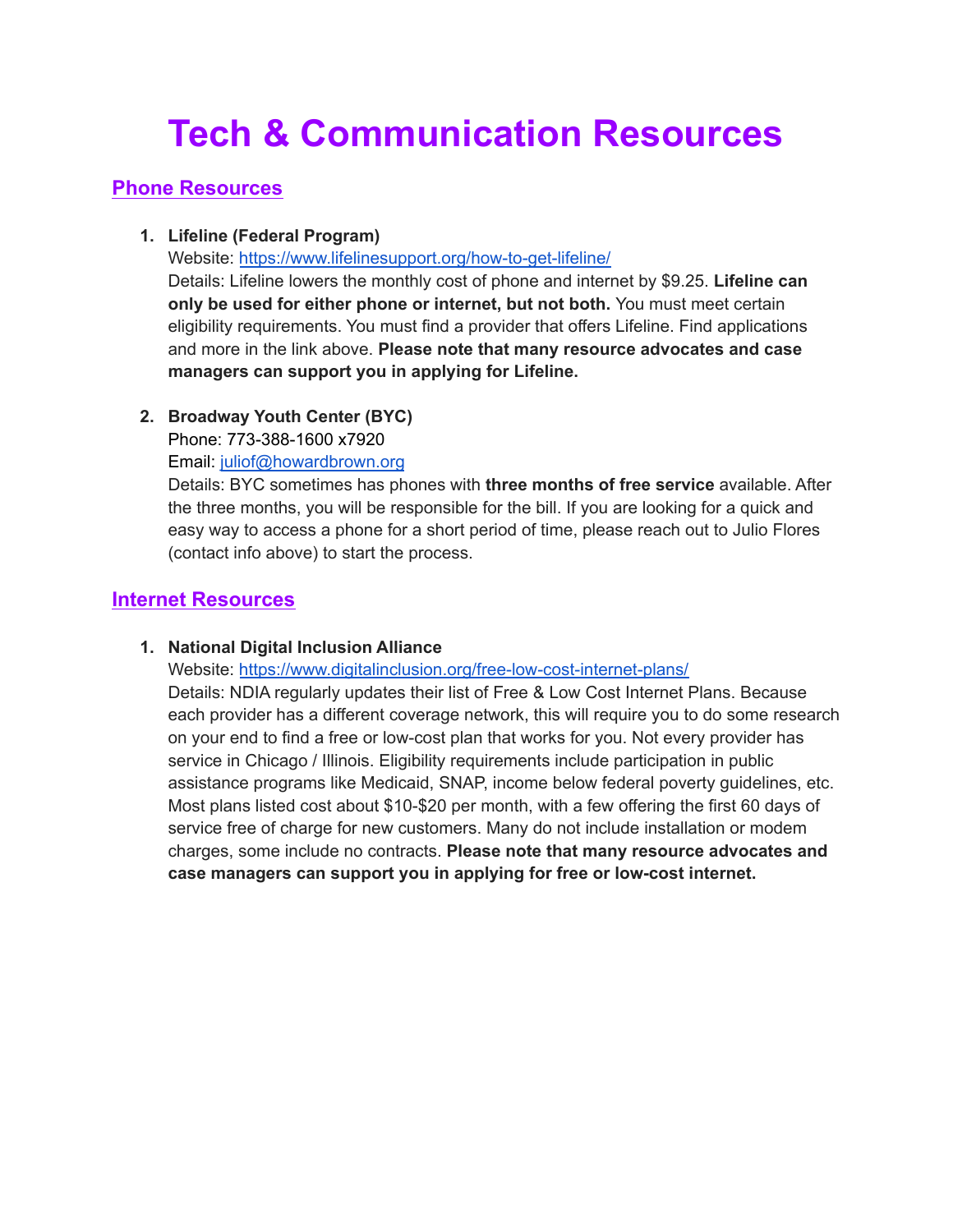### **Hygiene Resources**

### **1. The Night Ministry Health Outreach Bus & Youth Outreach Van**

Contact: 773-784-9000 x7004, 773-506-1322 (Youth Outreach Team) Details: The **Youth Outreach Van** offers safe, nonjudgmental support, referrals, meals, and more. They are located in Lakeview at the corner of Belmont & Halsted every Thursday night from 8:30pm-10pm, for youth ages 18-24. The **Health Outreach Bus** offers healthcare services, outreach, housing and social service referrals, case management, survival supplies, food, hygiene kits, warm winter wear, condoms, and coffee. Their bus [schedule](https://www.thenightministry.org/healthcare#locations) can be found online.

### **2. Center on Halsted: Drop-off Laundry Services**

Contact: [YouthRSVP@centeronhalsted.org](mailto:YouthRSVP@centeronhalsted.org)

Address: 3656 N Halsted

Details: Center on Halsted is now offering **free laundry drop-off service for youth ages 13-24**. Only four spots are available per week, and you will **need to RSVP** at the email above. After RSVPing, you can drop off laundry Wednesdays 12pm-3pm and pick it up the next day Thursday 12pm-3pm.

### **3. La Casa Norte: Casa Corazón (Back of the Yards)**

Address: 1736 W 47th St Contact: 773-276-4900 Details: Open 9pm-9am on a first-come first-served basis. Serves all genders ages 18-24. Showers are available for those who stay. Hygiene supplies are available on a drop-in basis but you need to call first to check with them first.

### **4. C2P Youth Center**

Address: 5531 S Russell Dr

Contact: 773-702-5872

Details: C2P at Washington Park offers various services for LGBTQ youth experiencing homelessness. All services are provided on a first-come, first-served basis with no appointments. It is open every Tuesday in the Washington Park Refectory (address above) from 4:30pm-7:30pm. The community space includes hygiene supplies (soap, toothpaste, deodorant, etc.) They also provide resource advocacy and health services & testing. Call to schedule a pickup of supplies.